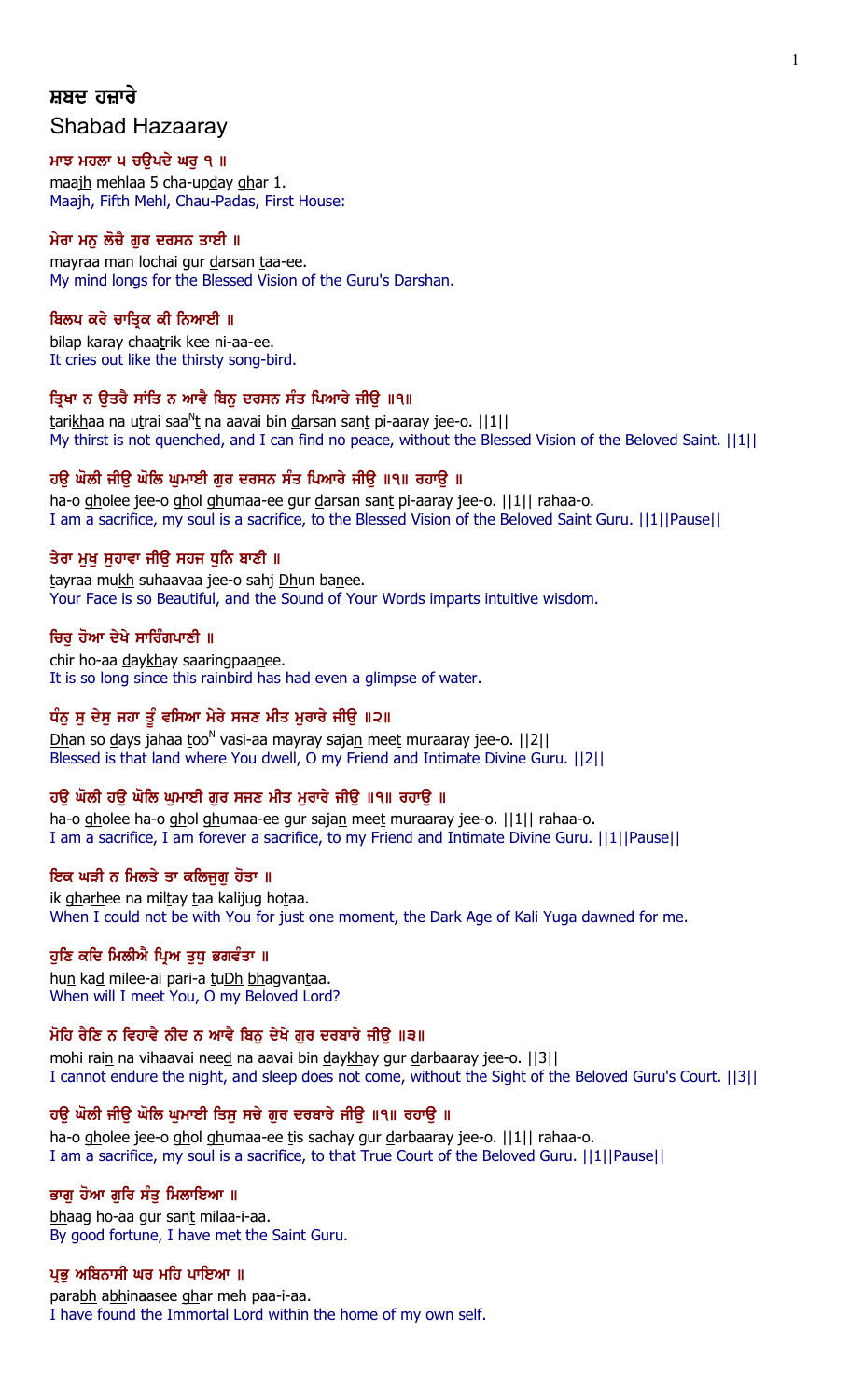### ਸੇਵ ਕਰੀ ਪਲੂ ਚਸਾ ਨ ਵਿਛੁੜਾ ਜਨ ਨਾਨਕ ਦਾਸ ਤੁਮਾਰੇ ਜੀਉ ॥੪॥

sayv karee pal chasaa na vichhurhaa jan naanak daas tumaaray jee-o. [[4]] I will now serve You forever, and I shall never be separated from You, even for an instant. Servant Nanak is Your slave, O Beloved Master. ||4||

## ਹਉ ਘੋਲੀ ਜੀਊ ਘੋਲਿ ਘੁਮਾਈ ਜਨ ਨਾਨਕ ਦਾਸ ਤੁਮਾਰੇ ਜੀਉ ॥ ਰਹਾਉ ॥੧॥੮॥

ha-o gholee jee-o ghol ghumaa-ee jan naanak daas tumaaray jee-o. rahaa-o. | |1||8|| I am a sacrifice, my soul is a sacrifice; servant Nanak is Your slave, Lord. ||Pause||1||8||

### ਧਨਾਸਰੀ ਮਹਲਾ ੧ ਘਰੁ ੧ ਚਉਪਦੇ

Dhanaasree mehlaa 1 ghar 1 cha-upday Dhanaasaree, First Mehl, First House, Chau-Padas:

### ੧ੳੱੇਸਤਿ ਨਾਮੁ ਕਰਤਾ ਪੁਰਖੁ ਨਿਰਭਉ ਨਿਰਵੈਰੁ ਅਕਾਲ ਮੂਰਤਿ ਅਜੂਨੀ ਸੈਭੰ ਗੁਰ ਪ੍ਰਸਾਦਿ ॥

ik-o<sup>N</sup>kaar sat naam kartaa pura<u>kh</u> nir<u>bh</u>a-o nirvair akaal moorat ajoonee sai<u>bh</u>a<sup>n</sup> gur parsaa<u>d</u>. One Universal Creator God. Truth Is The Name. Creative Being Personified. No Fear. No Hatred. Image Of The Undying. Beyond Birth. Self-Existent. By Guru's Grace:

## ਜੀਉ ਡਰਤੁ ਹੈ ਆਪਣਾ ਕੈ ਸਿਉ ਕਰੀ ਪੁਕਾਰ ॥

jee-o darat hai aapnaa kai si-o karee pukaar. My soul is afraid; to whom should I complain?

#### ਦੂਖ ਵਿਸਾਰਣੁ ਸੇਵਿਆ ਸਦਾ ਸਦਾ ਦਾਤਾਰੁ ॥੧॥

dookh visaaran sayvi-aa sadaa sadaa daataar. ||1|| I serve Him, who makes me forget my pains; He is the Giver, forever and ever. ||1||

#### ਸਾਹਿਬੂ ਮੇਰਾ ਨੀਤ ਨਵਾ ਸਦਾ ਸਦਾ ਦਾਤਾਰੂ ॥੧॥ ਰਹਾਉੁ ॥

saahib mayraa neet navaa sadaa sadaa daataar. ||1|| rahaa-o. My Lord and Master is forever new; He is the Giver, forever and ever. ||1||Pause||

#### ਅਨਦਿਨ ਸਾਹਿਬੂ ਸੇਵੀਐ ਅੰਤਿ ਛਡਾਏ ਸੋਇ ॥

an-din saahib sayvee-ai ant chhadaa-ay so-ay. Night and day, I serve my Lord and Master; He shall save me in the end.

### ਸੁਣਿ ਸੁਣਿ ਮੇਰੀ ਕਾਮਣੀ ਪਾਰਿ ਉਤਾਰਾ ਹੋਇ ॥੨॥

sun sun mayree kaamnee paar utaaraa ho-ay. ||2|| Hearing and listening, O my dear sister, I have crossed over. ||2||

#### ਦਇਆਲ ਤੇਰੈ ਨਾਮਿ ਤਰਾ ॥

da-i-aal tayrai naam taraa. O Merciful Lord, Your Name carries me across.

## ਸਦ ਕੁਰਬਾਣੈ ਜਾਉ ॥੧॥ ਰਹਾਉ ॥

sa<u>d</u> kurbaanai jaa-o. ||1|| rahaa-o. I am forever a sacrifice to You. ||1||Pause||

## ਸਰਬੰ ਸਾਚਾ ਏਕੁ ਹੈ ਦੂਜਾ ਨਾਹੀ ਕੋਇ ॥

sarba<sup>n</sup> saachaa ayk hai <u>d</u>oojaa naahee ko-ay. In all the world, there is only the One True Lord; there is no other at all.

#### ਤਾ ਕੀ ਸੇਵਾ ਸੋ ਕਰੇ ਜਾ ਕਉ ਨਦਰਿ ਕਰੇ ॥੩॥

taa kee sayvaa so karay jaa ka-o nadar karay. | 3|| He alone serves the Lord, upon whom the Lord casts His Glance of Grace. ||3||

### ਤਧ ਬਾਝ ਪਿਆਰੇ ਕੇਵ ਰਹਾ ॥

tuDh baajh pi-aaray kayv rahaa. Without You, O Beloved, how could I even live?

### ਸਾ ਵਡਿਆਈ ਦੇਹਿ ਜਿਤੁ ਨਾਮਿ ਤੇਰੇ ਲਾਗਿ ਰਹਾਂ ॥

saa vadi-aa-ee <u>d</u>eh ji<u>t</u> naam <u>t</u>ayray laag rahaa<sup>n</sup>. Bless me with such greatness, that I may remain attached to Your Name.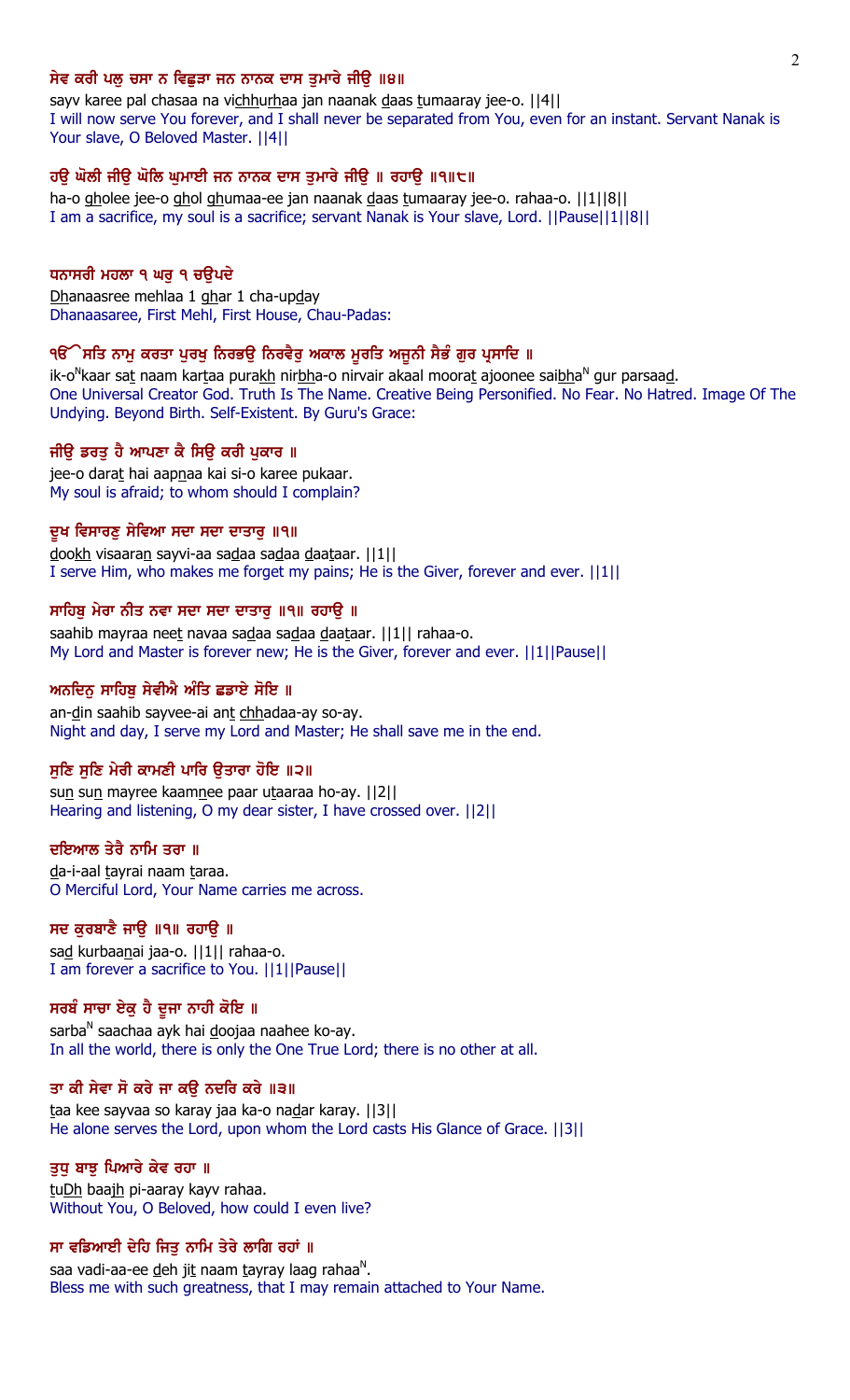### ਦੂਜਾ ਨਾਹੀ ਕੋਇ ਜਿਸੂ ਆਗੈ ਪਿਆਰੇ ਜਾਇ ਕਹਾ ॥੧॥ ਰਹਾਉ ॥

doojaa naahee ko-ay jis aagai pi-aaray jaa-ay kahaa. ||1|| rahaa-o. There is no other, O Beloved, to whom I can go and speak. ||1||Pause||

#### ਸੇਵੀ ਸਾਹਿਬੂ ਆਪਣਾ ਅਵਰੂ ਨ ਜਾਚੰਉ ਕੋਇ ॥

sayvee saahib aapnaa avar na jaacha<sup>n</sup>-o ko-ay. I serve my Lord and Master; I ask for no other.

### ਨਾਨਕੂ ਤਾ ਕਾ ਦਾਸੂ ਹੈ ਬਿੰਦ ਬਿੰਦ ਚੁਖ ਚੁਖ ਹੋਇ ॥੪॥

naanak taa kaa daas hai bind bind chukh chukh ho-ay. ||4|| Nanak is His slave; moment by moment, bit by bit, he is a sacrifice to Him. ||4||

### ਸਾਹਿਬ ਤੇਰੇ ਨਾਮ ਵਿਟਹੁ ਬਿੰਦ ਬਿੰਦ ਚੁਖ ਚੁਖ ਹੋਇ ॥੧॥ ਰਹਾਉ ॥੪॥੧॥

saahib tayray naam vitahu bind bind chukh chukh ho-ay.  $||1||$  rahaa-o.  $||4||1||$ O Lord Master, I am a sacrifice to Your Name, moment by moment, bit by bit. ||1||Pause||4||1||

#### ਤਿਲੰਗ ਮਹਲਾ ੧ ਘਰੁ ੩

tilang mehlaa 1 ghar 3 Tilang, First Mehl, Third House:

#### ੧**ੳੱੇ ਸਤਿਗੁਰ ਪ੍ਰਸਾਦਿ** ॥

ik-o<sup>n</sup>kaar sa<u>tg</u>ur parsaa<u>d</u>. One Universal Creator God. By The Grace Of The True Guru:

### ਇਹੁ ਤਨੁ ਮਾਇਆ ਪਾਹਿਆ ਪਿਆਰੇ ਲੀਤੜਾ ਲਬਿ ਰੰਗਾਏ ॥

ih tan maa-i-aa paahi-aa pi-aaray leet-rhaa lab rangaa-ay. This body fabric is conditioned by Maya, O beloved; this cloth is dyed in greed.

### ਮੇਰੈ ਕੰਤ ਨ ਭਾਵੈ ਚੋਲੜਾ ਪਿਆਰੇ ਕਿਉ ਧਨ ਸੇਜੈ ਜਾਏ ॥੧॥

mayrai kant na bhaavai cholrhaa pi-aaray ki-o Dhan sayjai jaa-ay. ||1|| My Husband Lord is not pleased by these clothes, O Beloved; how can the soul-bride go to His bed? ||1||

### ਹੰਉ ਕੁਰਬਾਨੈ ਜਾਉ ਮਿਹਰਵਾਨਾ ਹੰਉ ਕੁਰਬਾਨੈ ਜਾਉ ॥

ha<sup>n</sup>-u kurbaanai jaa-o miharvaanaa ha<sup>n</sup>-u kurbaanai jaa-o. I am a sacrifice, O Dear Merciful Lord; I am a sacrifice to You.

### ਹੰਉ ਕੁਰਬਾਨੈ ਜਾਉ ਤਿਨਾ ਕੈ ਲੈਨਿ ਜੋ ਤੇਰਾ ਨਾਉ ॥

ha<sup>n</sup>-u kurbaanai jaa-o <u>t</u>inaa kai lain jo <u>t</u>ayraa naa-o. I am a sacrifice to those who take to Your Name.

# ਲੈਨਿ ਜੋ ਤੇਰਾ ਨਾਉ ਤਿਨਾ ਕੈ ਹੰਉ ਸਦ ਕੁਰਬਾਨੈ ਜਾਉ ॥੧॥ ਰਹਾਉ ॥

lain jo tayraa naa-o tinaa kai ha<sup>n</sup>-u sa<u>d</u> kurbaanai jaa-o. ||1|| rahaa-o. Unto those who take to Your Name, I am forever a sacrifice. ||1||Pause||

### ਕਾਇਆ ਰੰਙਣਿ ਜੇ ਥੀਐ ਪਿਆਰੇ ਪਾਈਐ ਨਾਉ ਮਜੀਠ ॥

kaa-i-aa ranyan jay thee-ai pi-aaray paa-ee-ai naa-o majeeth. If the body becomes the dyer's vat, O Beloved, and the Name is placed within it as the dye,

## ਰੰਙਣ ਵਾਲਾ ਜੇ ਰੰਙੈ ਸਾਹਿਬੁ ਐਸਾ ਰੰਗੁ ਨ ਡੀਠ ॥੨॥

ranyan vaalaa jay ranyai saahib aisaa rang na deeth. | | 2 | | and if the Dyer who dyes this cloth is the Lord Master - O, such a color has never been seen before! ||2||

### ਜਿਨ ਕੇ ਚੋਲੇ ਰਤੜੇ ਪਿਆਰੇ ਕੰਤੂ ਤਿਨਾ ਕੈ ਪਾਸਿ ॥

jin kay cholay rat-rhay pi-aaray kant tinaa kai paas. Those whose shawls are so dyed, O Beloved, their Husband Lord is always with them.

### ਧੁੜਿ ਤਿਨਾ ਕੀ ਜੇ ਮਿਲੈ ਜੀ ਕਹੁ ਨਾਨਕ ਕੀ ਅਰਦਾਸਿ ॥੩॥

Dhoorh tinaa kee jay milai jee kaho naanak kee ardaas. ||3|| Bless me with the dust of those humble beings, O Dear Lord. Says Nanak, this is my prayer. ||3||

### ਆਪੇ ਸਾਜੇ ਆਪੇ ਰੰਗੇ ਆਪੇ ਨਦਰਿ ਕਰੇਇ ॥

aapay saajay aapay rangay aapay nadar karay-i. He Himself creates, and He Himself imbues us. He Himself bestows His Glance of Grace.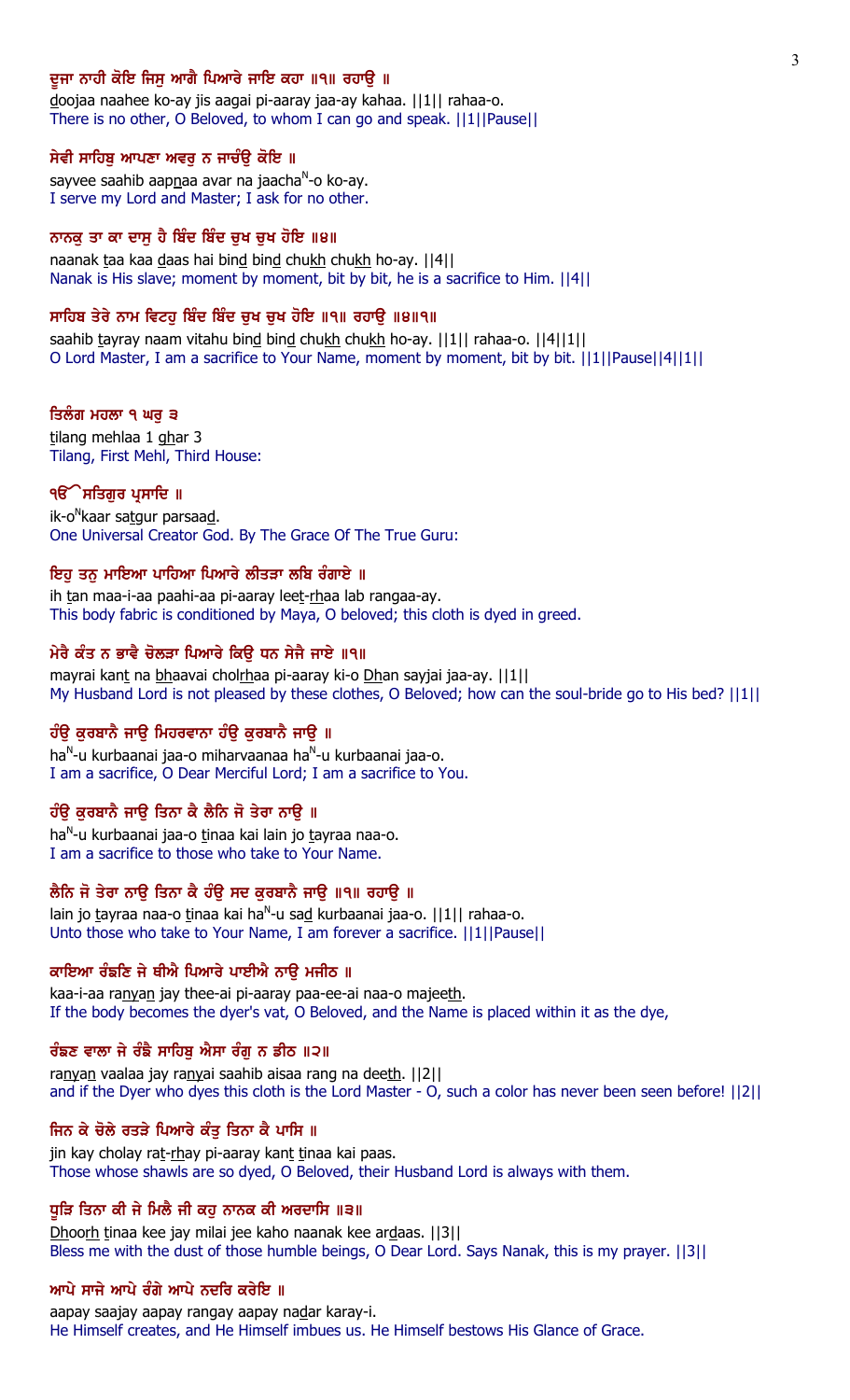## ਨਾਨਕ ਕਾਮਣਿ ਕੰਤੈ ਭਾਵੈ ਆਪੇ ਹੀ ਰਾਵੇਇ ॥੪॥੧॥੩॥

naanak kaaman kantai bhaavai aapay hee raavay-ay. [[4][1][3]] O Nanak, if the soul-bride becomes pleasing to her Husband Lord, He Himself enjoys her. ||4||1||3||

#### ਤਿਲੰਗ ਮਃ ੧ ॥

tilang mehlaa 1. Tilang, First Mehl:

## ਇਆਨੜੀਏ ਮਾਨੜਾ ਕਾਇ ਕਰੇਹਿ ॥

i-aanrhee-ay maanrhaa kaa-ay karayhi. O foolish and ignorant soul-bride, why are you so proud?

## ਆਪਨੜੈ ਘਰਿ ਹਰਿ ਰੰਗੋ ਕੀ ਨ ਮਾਣੇਹਿ ॥

aapnarhai ghar har rango kee na maaneh. Within the home of your own self, why do you not enjoy the Love of your Lord?

### ਸਹ ਨੇੜੈ ਧਨ ਕੰਮਲੀਏ ਬਾਹਰ ਕਿਆ ਢਢੇਹਿ ॥

saho nayrhai Dhan kammlee-ay baahar ki-aa dhoodhayhi. Your Husband Lord is so very near, O foolish bride; why do you search for Him outside?

### ਭੈ ਕੀਆ ਦੇਹਿ ਸਲਾਈਆ ਨੈਣੀ ਭਾਵ ਕਾ ਕਰਿ ਸੀਗਾਰੋ ॥

bhai kee-aa deh salaa-ee-aa nainee bhaav kaa kar seegaaro. Apply the Fear of God as the maascara to adorn your eyes, and make the Love of the Lord your ornament.

## ਤਾ ਸੋਹਾਗਣਿ ਜਾਣੀਐ ਲਾਗੀ ਜਾ ਸਹ ਧਰੇ ਪਿਆਰੋ ॥੧॥

taa sohagan jaanee-ai laagee jaa saho Dharay pi-aaro. ||1|| Then, you shall be known as a devoted and committed soul-bride, when you enshrine love for your Husband Lord. ||1||

## ਇਆਣੀ ਬਾਲੀ ਕਿਆ ਕਰੇ ਜਾ ਧਨ ਕੰਤ ਨ ਭਾਵੈ ॥

i-aanee baalee ki-aa karay jaa Dhan kant na bhaavai. What can the silly young bride do, if she is not pleasing to her Husband Lord?

### ਕਰਣ ਪਲਾਹ ਕਰੇ ਬਹੁਤੇਰੇ ਸਾ ਧਨ ਮਹਲੂ ਨ ਪਾਵੈ ॥

karan palaah karay bahutayray saa Dhan mahal na paavai. She may plead and implore so many times, but still, such a bride shall not obtain the Mansion of the Lord's Presence.

## ਵਿਣੂ ਕਰਮਾ ਕਿਛੂ ਪਾਈਐ ਨਾਹੀ ਜੇ ਬਹੁਤੇਰਾ ਧਾਵੈ ॥

vin karmaa kichh paa-ee-ai naahee jay bahutayraa Dhaavai. Without the karma of good deeds, nothing is obtained, although she may run around frantically.

## ਲਬ ਲੋਭ ਅਹੰਕਾਰ ਕੀ ਮਾਤੀ ਮਾਇਆ ਮਾਹਿ ਸਮਾਣੀ ॥

lab lo<u>bh</u> aha<sup>n</sup>kaar kee maa<u>t</u>ee maa-i-aa maahi samaa<u>n</u>ee. She is intoxicated with greed, pride and egotism, and engrossed in Maya.

#### ਇਨੀ ਬਾਤੀ ਸਹ ਪਾਈਐ ਨਾਹੀ ਭਈ ਕਾਮਣਿ ਇਆਣੀ ॥੨॥

inee baatee saho paa-ee-ai naahee bha-ee kaaman i-aanee. ||2|| She cannot obtain her Husband Lord in these ways; the young bride is so foolish! ||2||

#### ਜਾਇ ਪੁਛਹੂ ਸੋਹਾਗਣੀ ਵਾਹੈ ਕਿਨੀ ਬਾਤੀ ਸਹੂ ਪਾਈਐ ॥

jaa-ay puchhahu sohaaganee vaahai kinee baatee saho paa-ee-ai. Go and ask the happy, pure soul-brides, how did they obtain their Husband Lord?

### ਜੋ ਕਿਛੂ ਕਰੇ ਸੋ ਭਲਾ ਕਰਿ ਮਾਨੀਐ ਹਿਕਮਤਿ ਹੁਕਮੂ ਚੁਕਾਈਐ ॥

jo kichh karay so bhalaa kar maanee-ai hikmat hukam chukhaa-ee-ai. Whatever the Lord does, accept that as good; do away with your own cleverness and self-will.

### ਜਾ ਕੈ ਪ੍ਰੇਮਿ ਪਦਾਰਥੂ ਪਾਈਐ ਤਉ ਚਰਣੀ ਚਿਤੂ ਲਾਈਐ ॥

jaa kai paraym padaarath paa-ee-ai ta-o charnee chit laa-ee-ai. By His Love, true wealth is obtained; link your consciousness to His lotus feet.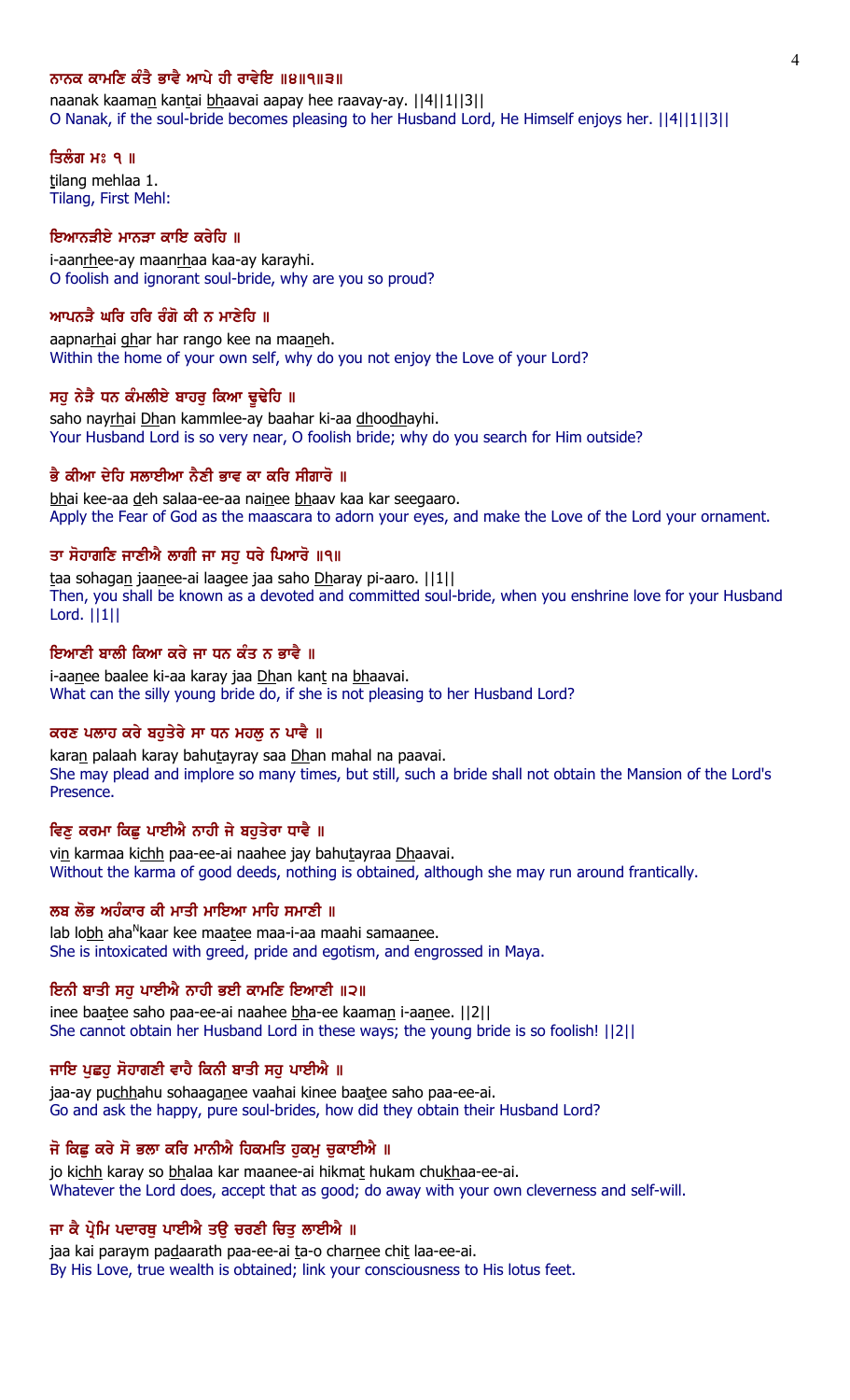## ਸਹ ਕਹੈ ਸੋ ਕੀਜੈ ਤਨ ਮਨੋ ਦੀਜੈ ਐਸਾ ਪਰਮਲ ਲਾਈਐ ॥

saho kahai so keejai tan mano deejai aisaa parmal laa-ee-ai.

As your Husband Lord directs, so you must act; surrender your body and mind to Him, and apply this perfume to yourself.

### ਏਵ ਕਹਹਿ ਸੋਹਾਗਣੀ ਭੈਣੇ ਇਨੀ ਬਾਤੀ ਸਹ ਪਾਈਐ ॥੩॥

ayv kaheh sohaaganee bhainay inee baatee saho paa-ee-ai. ||3|| So speaks the happy soul-bride, O sister; in this way, the Husband Lord is obtained. ||3||

### ਆਪੂ ਗਵਾਈਐ ਤਾ ਸਹੂ ਪਾਈਐ ਅਉਰੂ ਕੈਸੀ ਚਤੁਰਾਈ ॥

aap gavaa-ee-ai taa saho paa-ee-ai a-or kaisee chaturaa-ee. Give up your selfhood, and so obtain your Husband Lord; what other clever tricks are of any use?

### ਸਹੂ ਨਦਰਿ ਕਰਿ ਦੇਖੈ ਸੋ ਦਿਨੂ ਲੇਖੈ ਕਾਮਣਿ ਨਉ ਨਿਧਿ ਪਾਈ ॥

saho nadar kar daykhai so din laykhai kaaman na-o niDh paa-ee. When the Husband Lord looks upon the soul-bride with His Gracious Glance, that day is historic - the bride obtains the nine treasures.

#### ਆਪਣੇ ਕੰਤ ਪਿਆਰੀ ਸਾ ਸੋਹਾਗਣਿ ਨਾਨਕ ਸਾ ਸਭਰਾਈ ॥

aapnay kant pi-aaree saa sohagan naanak saa sabhraa-ee. She who is loved by her Husband Lord, is the true soul-bride; O Nanak, she is the queen of all.

#### ਐਸੇ ਰੰਗਿ ਰਾਤੀ ਸਹਜ ਕੀ ਮਾਤੀ ਅਹਿਨਿਸਿ ਭਾਇ ਸਮਾਣੀ ॥

aisay rang raatee sahj kee maatee ahinis bhaa-ay samaanee. Thus she is imbued with His Love, intoxicated with delight; day and night, she is absorbed in His Love.

### ਸੁੰਦਰਿ ਸਾਇ ਸਰੂਪ ਬਿਚਖਣਿ ਕਹੀਐ ਸਾ ਸਿਆਣੀ ॥੪॥੨॥੪॥

sundar saa-ay saroop bichkhan kahee-ai saa si-aanee. [[4][2][4]] She is beautiful, glorious and brilliant; she is known as truly wise. ||4||2||4||

#### ਸੁਹੀ ਮਹਲਾ ੧ ॥

soohee mehlaa 1. Soohee, First Mehl:

#### ਕਉਣ ਤਰਾਜੀ ਕਵਣੂ ਤੁਲਾ ਤੇਰਾ ਕਵਣੂ ਸਰਾਫੂ ਬੁਲਾਵਾ ॥

ka-un taraajee kavan tulaa tayraa kavan saraaf bulaavaa. What scale, what weights, and what assayer shall I call for You, Lord?

## ਕਉਣੂ ਗੁਰੂ ਕੈ ਪਹਿ ਦੀਖਿਆ ਲੇਵਾ ਕੈ ਪਹਿ ਮੁਲੂ ਕਰਾਵਾ ॥੧॥

ka-un guroo kai peh deekhi-aa layvaa kai peh mul karaavaa. ||1|| From what guru should I receive instruction? By whom should I have Your value appraised? ||1||

## ਮੇਰੇ ਲਾਲ ਜੀੳ ਤੇਰਾ ਅੰਤ ਨ ਜਾਣਾ ॥

mayray laal jee-o tayraa ant na jaanaa. O my Dear Beloved Lord, Your limits are not known.

## ਤੂੰ ਜਲਿ ਥਲਿ ਮਹੀਅਲਿ ਭਰਿਪੁਰਿ ਲੀਣਾ ਤੂੰ ਆਪੇ ਸਰਬ ਸਮਾਣਾ ॥੧॥ ਰਹਾਉ ॥

too<sup>n</sup> jal thal mahee-al <u>bh</u>aripur leenaa too<sup>n</sup> aapay sarab samaanaa. ||1|| rahaa-o. You pervade the water, the land, and the sky; You Yourself are All-pervading. ||1||Pause||

## ਮਨੁ ਤਾਰਾਜੀ ਚਿਤੁ ਤੁਲਾ ਤੇਰੀ ਸੇਵ ਸਰਾਫੁ ਕਮਾਵਾ ॥

man taaraajee chit tulaa tayree sayv saraaf kamaavaa. Mind is the scale, consciousness the weights, and the performance of Your service is the appraiser.

## ਘਟ ਹੀ ਭੀਤਰਿ ਸੋ ਸਹ ਤੋਲੀ ਇਨ ਬਿਧਿ ਚਿਤ ਰਹਾਵਾ ॥੨॥

ghat hee bheetar so saho tolee in biDh chit rahaavaa. [2] Deep within my heart, I weigh my Husband Lord; in this way I focus my consciousness. ||2||

### ਆਪੇ ਕੰਡਾ ਤੋਲੂ ਤਰਾਜੀ ਆਪੇ ਤੋਲਣਹਾਰਾ ॥

aapay kandaa tol taraajee aapay tolanhaaraa. You Yourself are the balance, the weights and the scale; You Yourself are the weigher.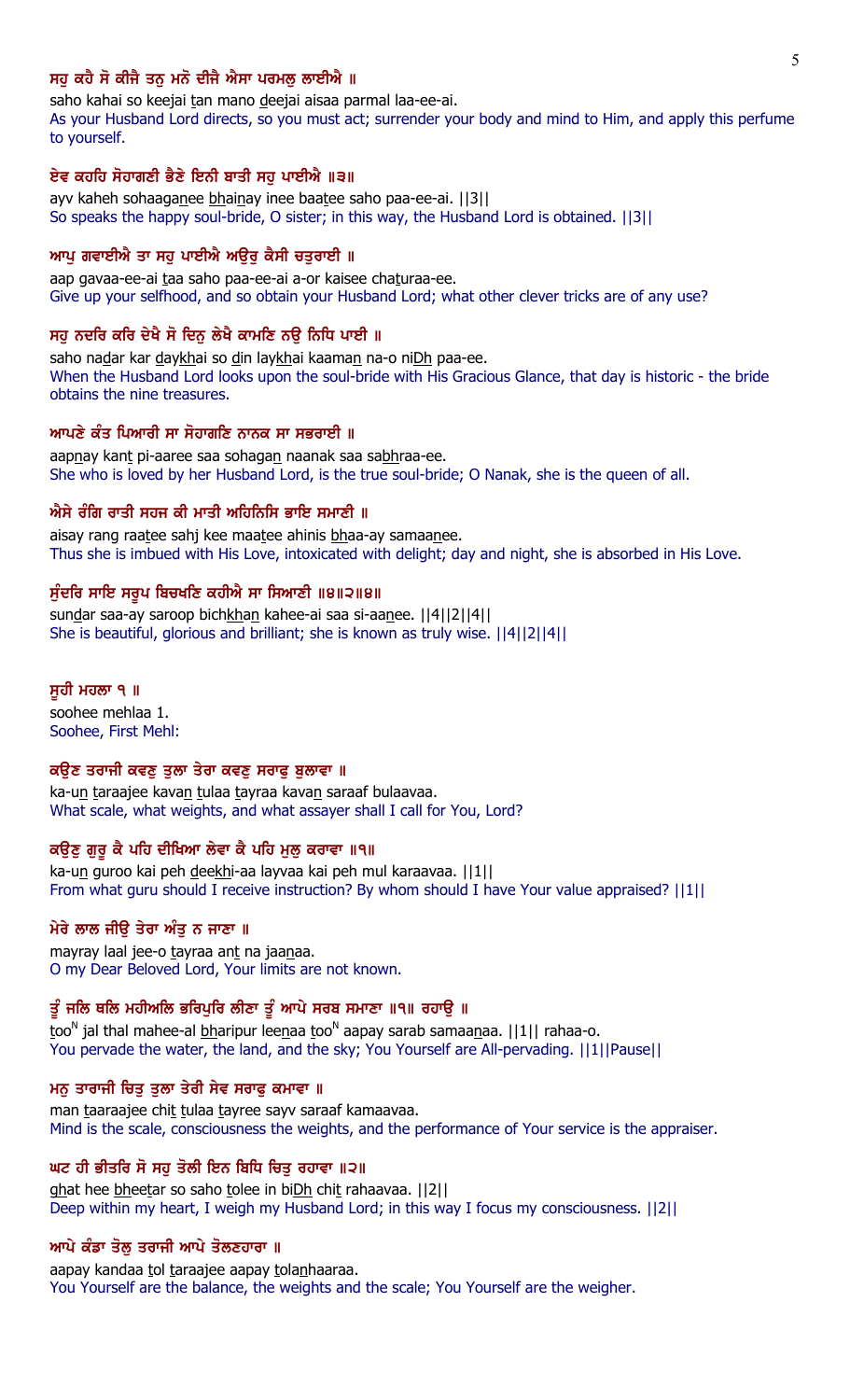## ਆਪੇ ਦੇਖੈ ਆਪੇ ਬੁਝੈ ਆਪੇ ਹੈ ਵਣਜਾਰਾ ॥੩॥

aapay daykhai aapay boojhai aapay hai vanjaaraa. ||3|| You Yourself see, and You Yourself understand; You Yourself are the trader. ||3||

### ਅੰਧੁਲਾ ਨੀਚ ਜਾਤਿ ਪਰਦੇਸੀ ਖਿਨੂ ਆਵੈ ਤਿਲ੍ਹ ਜਾਵੈ ॥

anDhulaa neech jaat pardaysee khin aavai til jaavai. The blind, low class wandering soul, comes for a moment, and departs in an instant.

## ਤਾ ਕੀ ਸੰਗਤਿ ਨਾਨਕੁ ਰਹਦਾ ਕਿਉ ਕਰਿ ਮੁੜਾ ਪਾਵੈ ॥੪॥੨॥੯॥

taa kee sangat naanak rahdaa ki-o kar moorhaa paavai. ||4||2||9|| In its company, Nanak dwells; how can the fool attain the Lord? ||4||2||9||

### ੧ੳੱੇਸਤਿ ਨਾਮੂ ਕਰਤਾ ਪੂਰਖੂ ਨਿਰਭਉ ਨਿਰਵੈਰੂ ਅਕਾਲ ਮੁਰਤਿ ਅਜੂਨੀ ਸੈਭੰ ਗੁਰ ਪ੍ਰਸਾਦਿ ॥

ik-o<sup>N</sup>kaar sa<u>t</u> naam kar<u>t</u>aa pura<u>kh</u> nir<u>bh</u>a-o nirvair akaal moora<u>t</u> ajoonee sai<u>bh</u>a<sup>n</sup> gur parsaa<u>d</u>. One Universal Creator God. Truth Is The Name. Creative Being Personified. No Fear. No Hatred. Image Of The Undying. Beyond Birth. Self-Existent. By Guru's Grace:

## ਰਾਗੁ ਬਿਲਾਵਲੁ ਮਹਲਾ ੧ ਚਉਪਦੇ ਘਰੁ ੧ ॥

raag bilaaval mehlaa 1 cha-upday ghar 1. Raag Bilaaval, First Mehl, Chau-Padas, First House:

### ਤੂ ਸੁਲਤਾਨੂ ਕਹਾ ਹਉ ਮੀਆ ਤੇਰੀ ਕਵਨ ਵਡਾਈ ॥

too sultaan kahaa ha-o mee-aa tayree kavan vadaa-ee. You are the Emperor, and I call You a chief - how does this add to Your greatness?

## ਜੋ ਤੂ ਦੇਹਿ ਸੁ ਕਹਾ ਸੁਆਮੀ ਮੈ ਮੁਰਖ ਕਹਣੁ ਨ ਜਾਈ ॥੧॥

jo too deh so kahaa su-aamee mai moorakh kahan na jaa-ee. ||1|| As You permit me, I praise You, O Lord and Master; I am ignorant, and I cannot chant Your Praises. ||1||

### ਤੇਰੇ ਗੁਣ ਗਾਵਾ ਦੇਹਿ ਬੁਝਾਈ ॥

tayray gun gaavaa deh bujhaa-ee. Please bless me with such understanding, that I may sing Your Glorious Praises.

### ਜੈਸੇ ਸਚ ਮਹਿ ਰਹੳ ਰਜਾਈ ॥੧॥ ਰਹਾੳ ॥

jaisay sach meh raha-o rajaa-ee. ||1|| rahaa-o. May I dwell in Truth, according to Your Will. ||1||Pause||

## ਜੋ ਕਿਛੂ ਹੋਆ ਸਭੂ ਕਿਛੂ ਤੁਝ ਤੇ ਤੇਰੀ ਸਭ ਅਸਨਾਈ ॥

jo kichh ho-aa sabh kichh tujh tay tayree sabh asnaa-ee. Whatever has happened, has all come from You. You are All-knowing.

## ਤੇਰਾ ਅੰਤੂ ਨ ਜਾਣਾ ਮੇਰੇ ਸਾਹਿਬ ਮੈ ਅੰਧੂਲੇ ਕਿਆ ਚਤੁਰਾਈ ॥੨॥

tayraa ant na jaanaa mayray saahib mai anDhulay ki-aa chaturaa-ee. ||2|| Your limits cannot be known, O my Lord and Master; I am blind - what wisdom do I have? ||2||

#### ਕਿਆ ਹੳ ਕਥੀ ਕਥੇ ਕਥਿ ਦੇਖਾ ਮੈ ਅਕਥ ਨ ਕਥਨਾ ਜਾਈ ॥

ki-aa ha-o kathee kathay kath daykhaa mai akath na kathnaa jaa-ee. What should I say? While talking, I talk of seeing, but I cannot describe the indescribable.

### ਜੋ ਤੁਧ ਭਾਵੈ ਸੋਈ ਆਖਾ ਤਿਲ੍ਹ ਤੇਰੀ ਵਡਿਆਈ ॥੩॥

jo tuDh bhaavai so-ee aakhaa til tayree vadi-aa-ee. [[3]] As it pleases Your Will, I speak; it is just the tiniest bit of Your greatness. ||3||

### ਏਤੇ ਕੁਕਰ ਹਉ ਬੇਗਾਨਾ ਭਉਕਾ ਇਸੁ ਤਨ ਤਾਈ ॥

aytay kookar ha-o baygaanaa bha-ukaa is tan taa-ee. Among so many dogs, I am an outcast; I bark for my body's belly.

### ਭਗਤਿ ਹੀਣੂ ਨਾਨਕੂ ਜੇ ਹੋਇਗਾ ਤਾ ਖਸਮੈ ਨਾਉ ਨ ਜਾਈ ॥੪॥੧॥

bhagat heen naanak jay ho-igaa taa khasmai naa-o na jaa-ee. ||4||1|| Without devotional worship, O Nanak, even so, still, my Master's Name does not leave me. [[4][1]]